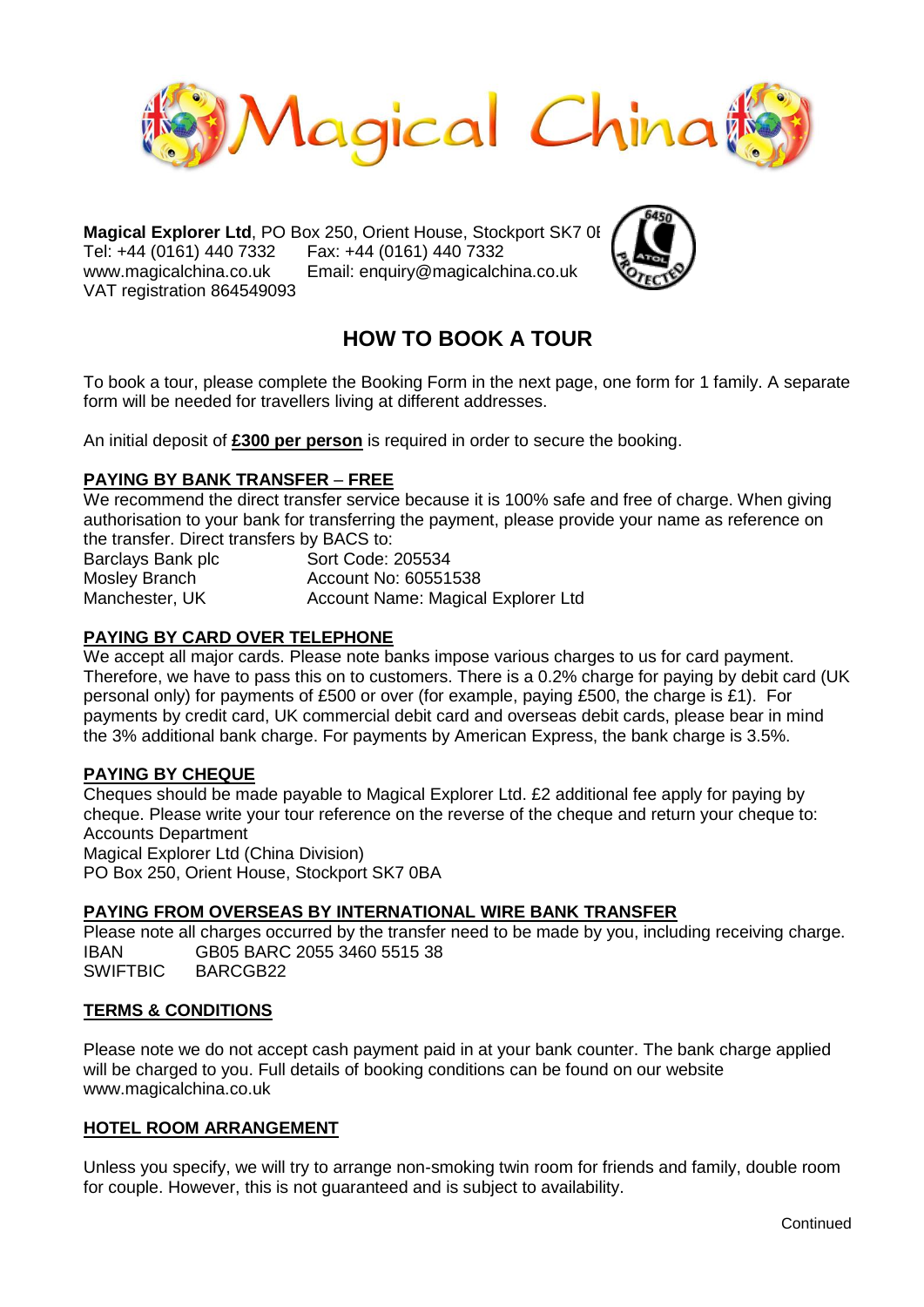

**Magical Explorer Ltd**, PO Box 250, Orient House, Stockport SK7 0E Tel: +44 (0161) 440 7332 Fax: +44 (0161) 440 7332 www.magicalchina.co.uk Email: enquiry@magicalchina.co.uk VAT registration 864549093



# **Booking Form**

Please complete your details in BLOCK CAPITALS

| <b>Passenger</b> (As on passport)<br>Title Surname Given Names | D.O.B Passport No                     | <b>Expiry Date</b> | Nationality |
|----------------------------------------------------------------|---------------------------------------|--------------------|-------------|
|                                                                |                                       |                    |             |
|                                                                |                                       |                    |             |
|                                                                |                                       |                    |             |
| <b>Holiday Arrangement</b><br><b>Tour Name</b><br>Tour Ref     |                                       |                    |             |
| Departure Date - Return Date                                   | Single Supp.                          | HK Add-on          |             |
| Room type required                                             | yes/no<br>yes/no<br>Departure Airport |                    |             |
| Tailor made requirement:                                       |                                       |                    |             |

Your Travel Insurance detail

*You may leave this blank if you have not selected insurance but please inform us once you have .made arrangement.*